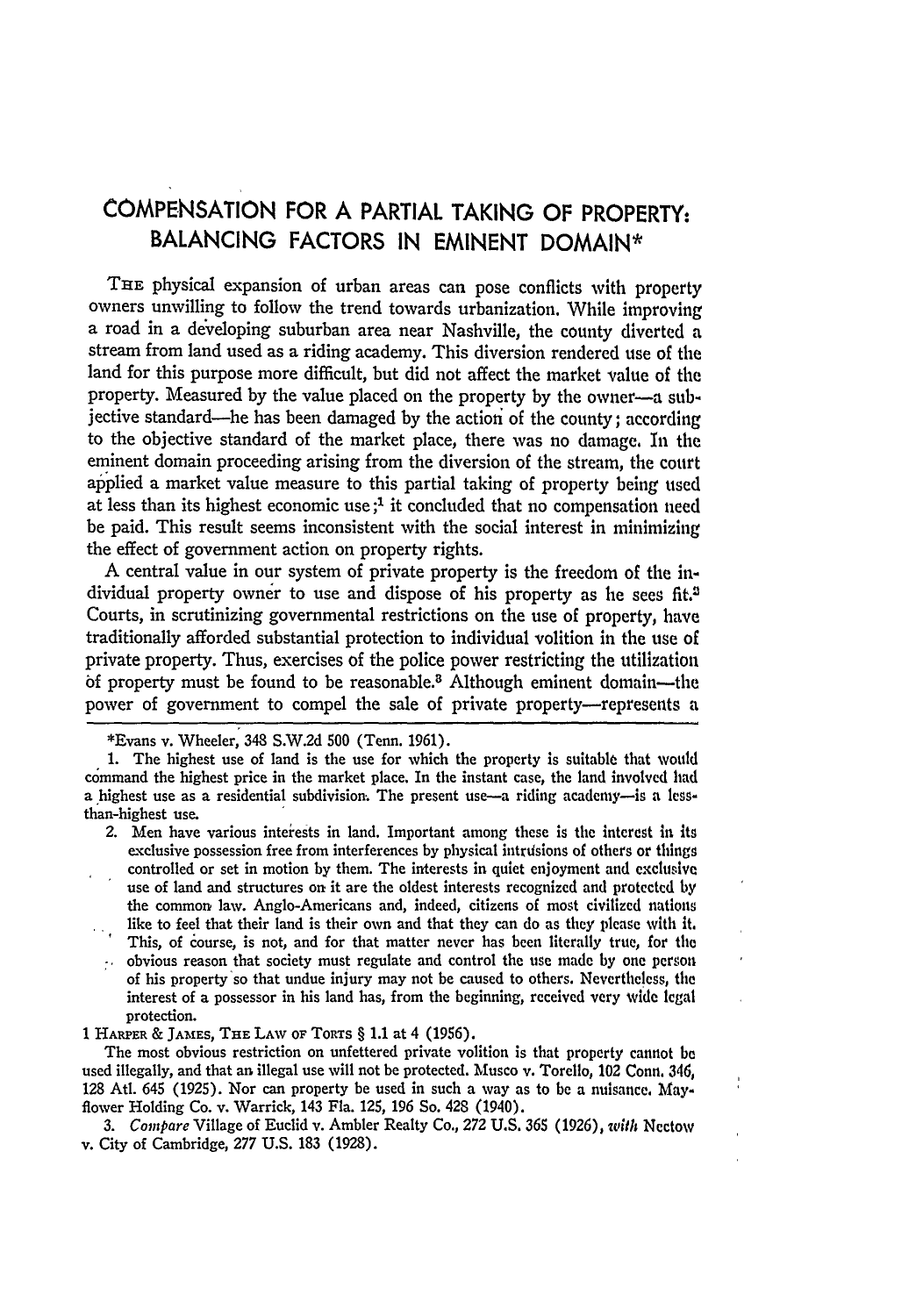shortcut **by** which the community can attain potentially expensive goals at a reasonable cost,<sup>4</sup> the prerequisites to the exercise of the power-that it be used for a public purpose and that just compensation be paid  $\frac{5}{2}$ -show that it also represents a balance between the needs of the community and the protection of private property.

Once property has been taken, the requirement **of** just compensation means that concepts of property rights and protection of these rights must find their equivalent in the determination of property value.<sup>6</sup> Ideally, compensation should restore the owner of the taken property to the same position he would have occupied had his property not been taken.7 Since the value of the taking may

4. Eminent domain is a "shortcut" in that it allows the community to determine what property it needs and then to take that property despite the wishes of the owner, subject to the requirement that the owner be paid a fair price for what is taken. The power of eminent domain is an inherent power of sovereignty. Johnson v. Joliet & C.R.R., **23** Ill. 202 **(1859).** The power can be used **by** federal, state, and local governments, as well as **by** a large variety of specialized local governmental bodies, such as sewage and park districts, and by some public utilities. See 1 NICHOLS, EMINENT DOMAIN §§ 3.1-3.232 (3d ed. 1950). [Hereinafter cited as NICHOLS.]

**5.** "[N]or shall private property be taken for public use, without just compensation." **U.S.** CoNsT. amend. V. The requirement that the taking be for a public purpose is implicit in the first clause of the guarantee. For a list of uses that fall within public purpose, see JAHR, EMINENT DOMAIN 22-25 (1953) [hereinafter cited as JAHR]. State constitutional and statutory requirements relating to eminent domain are collected in Appendix, 48 VA. L. REv. 548 (1962).

**6.** This function of compensation in eminent domain is recognized **by** so early a commentator as Blackstone.

So great moreover is the regard of the law for private property, that it will not authorize the least violation of it; no, not even for the general good of the whole community. If a new road, for instance, were to be made through the grounds of a private person, it might perhaps be extensively beneficial to the public; but the law permits no man, or set of men, to do this without consent of the owner of the land. In vain it may be urged, that the good of the individual ought to yield to that of the community; for it would be dangerous to allow any private man, or even any public tribunal, to be the judge of this common, good, and to decide whether it be epedient or no. Besides, the public good is in nothing more essentially interested, than in the protection of every individual's private rights, as modelled **by** the municipal law. In this and similar cases the legislature alone can, and indeed frequently does, interpose, and compel the individual to acquiesce. But how does it interpose and compel? Not **by** absolutely stripping the subject of his property in an arbitrary manner; but **by** giving him a full indemnification- and equivalent for the injury thereby sustained .... All the legislature does is to oblige the owner to alienate his possessions for a reasonable price....

1 BLACKSTONE, COMMENTARIES 139 (1758).

*7.* Such compensation means the full and perfect equivalent in money of the property taken. The owner is to be put in as good a position pecuniarily as he would have occupied if his property had not been taken.

United States v. Miller, **317** U.S. **369, 373** (1942). The difficulty of accurately evaluating property in terms of money is illustrated **by** the established practice of granting specific

**19621**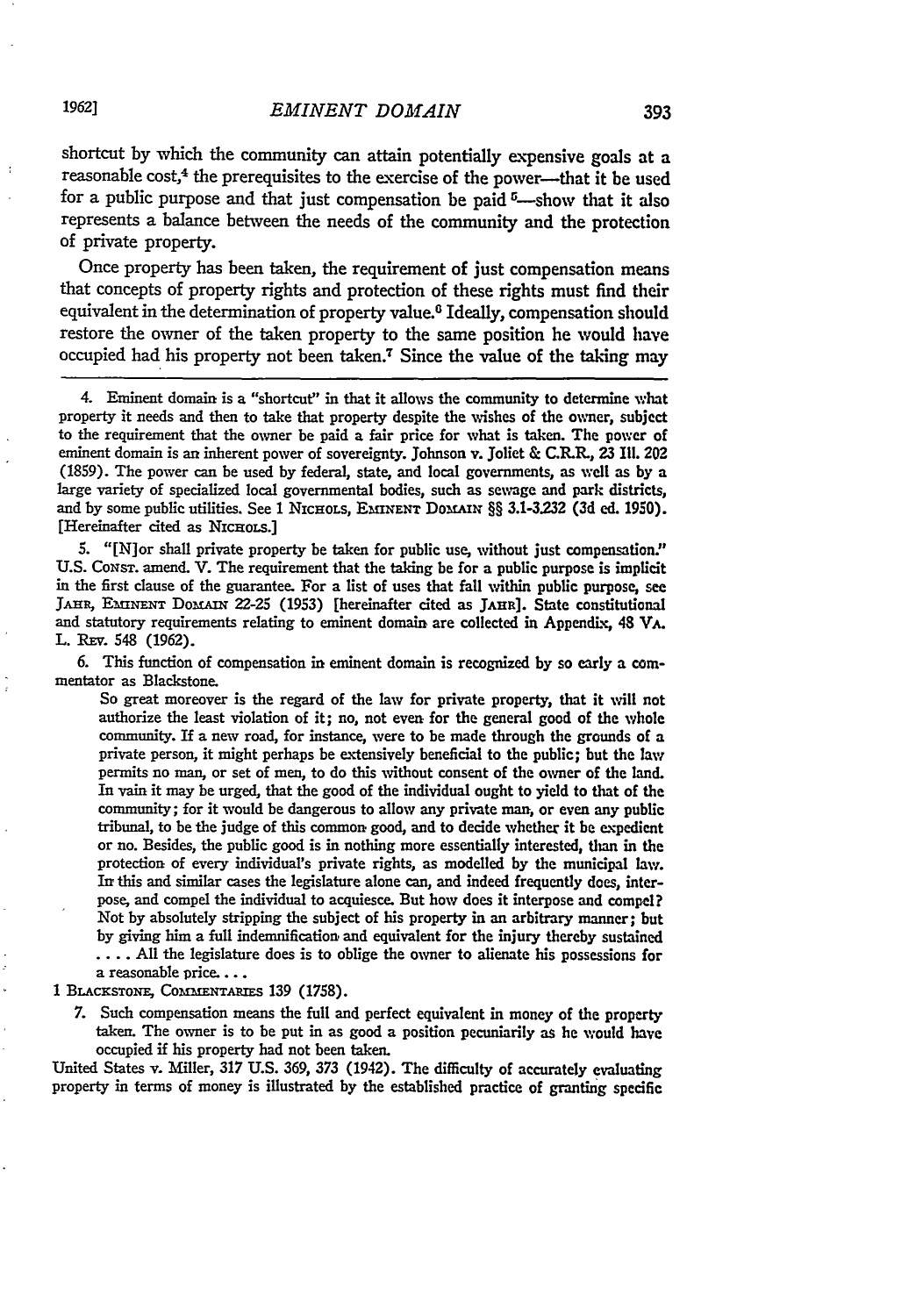differ as between the owner and the taker, the courts have sought a measure of compensation that is fair to both, and have often, but not always, rejected the subjective standards of "value to the taker" and "value to the owner."<sup>8</sup> The objective standard generally adopted, market value, in which a natural bargaining situation is approximated by positing a voluntary seller and **a** voluntary buyer,<sup>9</sup> often affords adequate protection to the property owner, regardless of his use of the property prior to the taking. For example, where the government takes an entire tract of land-a total taking-the owner would be paid an amount based upon the highest or most profitable use to which the property could be put, regardless of actual use. Thus, the property owner is in no way "penalized" for using his land at less than its most economic use.<sup>10</sup> Since the market value standard is only an incantation, and not a rigid definition, $^{11}$ 

performance of almost all contracts to convey land. See, e.g., Gartrell v. Stafford, 12 Neb. 545, **11** N.W. **732** (1882).

8. Value to the taker has been universally rejected as a standard. 1 **ORGEL, VALUATION UNDER EMINENT** DOMAIN § **81** (2d ed. 1953) [hereinafter cited as ORGEL]; 4 **NICHOLS** § 12.21. If value to the taker were to be used as the standard of compensation, the advantage that the eminent domain power gives to the government in fulfilling its obligations, the advantage of avoiding the open market, would be all but lost. Value to the owner has usually been rejected, too, for it is open to the subjective influences of human irrationalities on the one hand, and often closely approximated by market value on the other. See 1 ORGEL §§ 66-80; 4 NicHoLs § 1222; 1 **BONBRIGHT, VALUATION OF PROPERTY** 66-97 (1937).

9. The creation of a bargaining situation between a willing seller, not forced to sell, and a willing buyer, not compelled to purchase, is intended to prevent the setting of value in terms of the seller having to make a forced sale, or of the buyer being "held-up" because of his need for the property. It has also been used to apply the market value standard to property for which there is no market, by assuming that such a market does exist. 1 BoN-**BRIGHT,** *op. cit. supra* note 8, at 59-61; see 4 NicHoLs § 12.2[1] ; 1 **ORGEL** §§ 22-23.

10. The requirement that market value be computed in view of all reasonably probable uses recognizes that the present use of property does not alone determine its value.

The sum required to be paid the owner does not depend upon the uses to which he has devoted his land but is to be arrived at upon just consideration, of **all** the uses for which it is suitable. The highest and most profitable use for which the property is adaptable and needed or likely to be needed in the reasonably near future is to **be** considered, not necessarily as the measure of value, but to the full extent that the prospect of demand for such use affects the market value while the property is privately held.

Olson v. United States, **292 U.S.** 246, **255** (1934). For example, if a man owned land that he used as a farm, and that land was known to contain a gold mine, its price on the open market would be determined **by** its value as a gold mine, its highest use, rather than **by** its value as a farm. See **1 ORGEL** § 20.

**11.** See **1 ORGEL § 15** at **79.**

It must also be remembered that market value is an approximation, rather than an exact measure, of the cash exchange value of property. Cases in which there are large differences in the estimates of the market value of property are common. See, **e.g.,** Oklahoma City v. Wilson, **310 P.2d 369, 372** (Okla. **1957)** (\$4,200 as against \$42,400) ; State Roads Comm'n v. Nevosel, **203 Md. 619, 625-26,** 102 **A.2d 563,** *566* (1954) (\$2,000 as against \$54,348). **A** more striking example of the inexact nature of market value can be derived from ten cases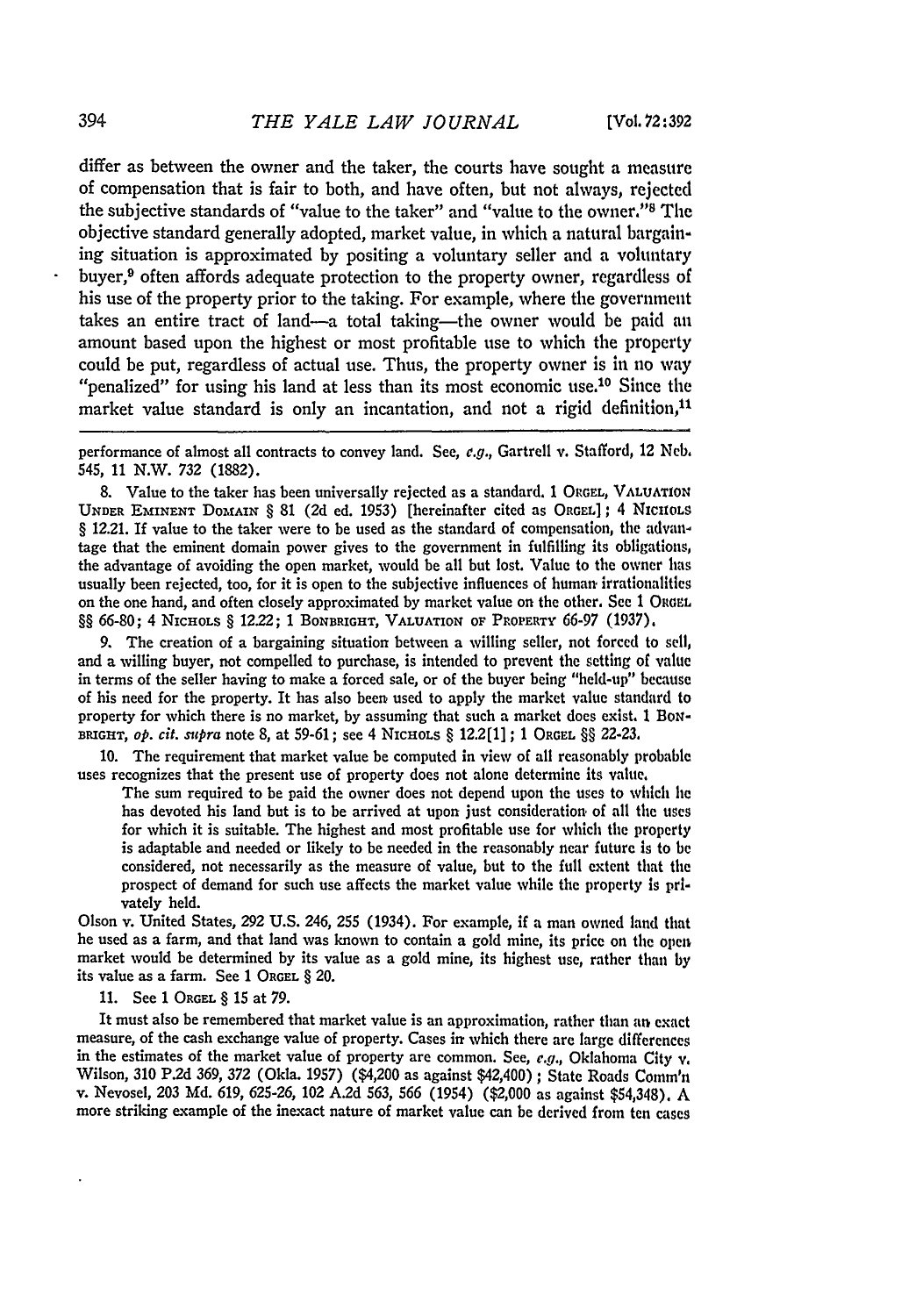courts are able to find in it a flexibility which allows them to arrive at a fair result in most situations. So, in a partial taking situation, where the sum of the individual values of the component parts does not equal the value of the whole, the property owner is compensated for the value he has lost-i.e., the value of the part taken, plus damages to the remainder, or the value of the whole tract before the taking, minus the value of the remainder after the taking-rather than for the market value of what was taken.<sup>12</sup> Furthermore, although compensating the property owner for interference with a particular use of property is anathema in the law of eminent domain,<sup>13</sup> the market value used is nevertheless often computed "in view of the adaptability of the property for a special use." This use is usually the use to which the property is in fact being put. For **ex-**

passed upon **by** the Governor's Council of Massachusetts in December, **1957,** in all of which appraisals were made **by** outside appraisers called in **by** the state.

| Lower Appraisal | Higher Appraisal | <i>Ce Difference</i> |
|-----------------|------------------|----------------------|
| \$1,272         | \$4,141          | 221                  |
| 10.500          | 13,773           | 31                   |
| 23,000          | 33,500           | 46                   |
| 1,874           | 3,653            | 95                   |
| 17,500          | 24,300           | 39                   |
| 53,600          | 54,500           | 2                    |
| 7,800           | 8,552            | 10                   |
| 1.312           | 7,623            | 481                  |
| 23,000          | 23,500           | 2                    |
| 26,310          | 67,300           | 156                  |

(Figures taken from weekly calendars of Governor's Council meetings, Dec. **1,** 1956-Jan. 2, 1957.)

12. For example, a farm might have a market value of \$10,000, while each of its halves would be worth only **\$3,000** if sold separately. The market value of a half would thus be **\$3,000,** while its value to the owner of the farm, and the extent of his injury if it were taken, would be **\$7,000.** See 1 ORGar. **§ 52;** 4 NicROLS **§** 14.1[2].

Three methods of calculating severance damages in such cases have been used. The usual method is to compute the market value of the part taken plus the damages to the remainder. 1 ORGEL § 51; JAHR 136. The other method commonly used involves measuring the difference between the fair market value of the property before and after the taking. **1 ORGEL § 50;** JAHR **136-38. A** third method, first used in Louisiana Soc'y v. Board of Levee Comm'rs, 143 La. **90, 78** So. 249 **(1918),** has little practical significance. See **1 OnGEL** 8 49; JAHR **138.**

**13.** And this just compensation, it will be noticed, is for the property, and not to the owner. Every other clause in this Fifth Amendment is personal. "No person shall be held to answer for a capital or otherwise infamous crime," etc. Instead of continuing that form of statement, and saying that no person shall be deprived of his property without just compensation, the personal element is left out, and the "just compensation" is to be a full equivalent for the property taken.

Monongahela Navigation Co. v. United States, 148 **U.S. 312, 326 (1893).** This interpretation of the protection afforded **by** the fifth amendment, an, interpretation still adhered to, eliminates as an element of compensation injury to such "personal" factors as the use being made of property. See generally **ORGEL §§ 2-3.** *But see* Cormack, *Legal Concepts in Cases of Eminent Domain,* 41 YALE **LJ.** 221, **257-58 (1931)** ("The decision as to whether compensation should be made generally has been reached, however, upon purely legalistic grounds with a physical conception of the eminent domain process in mind.").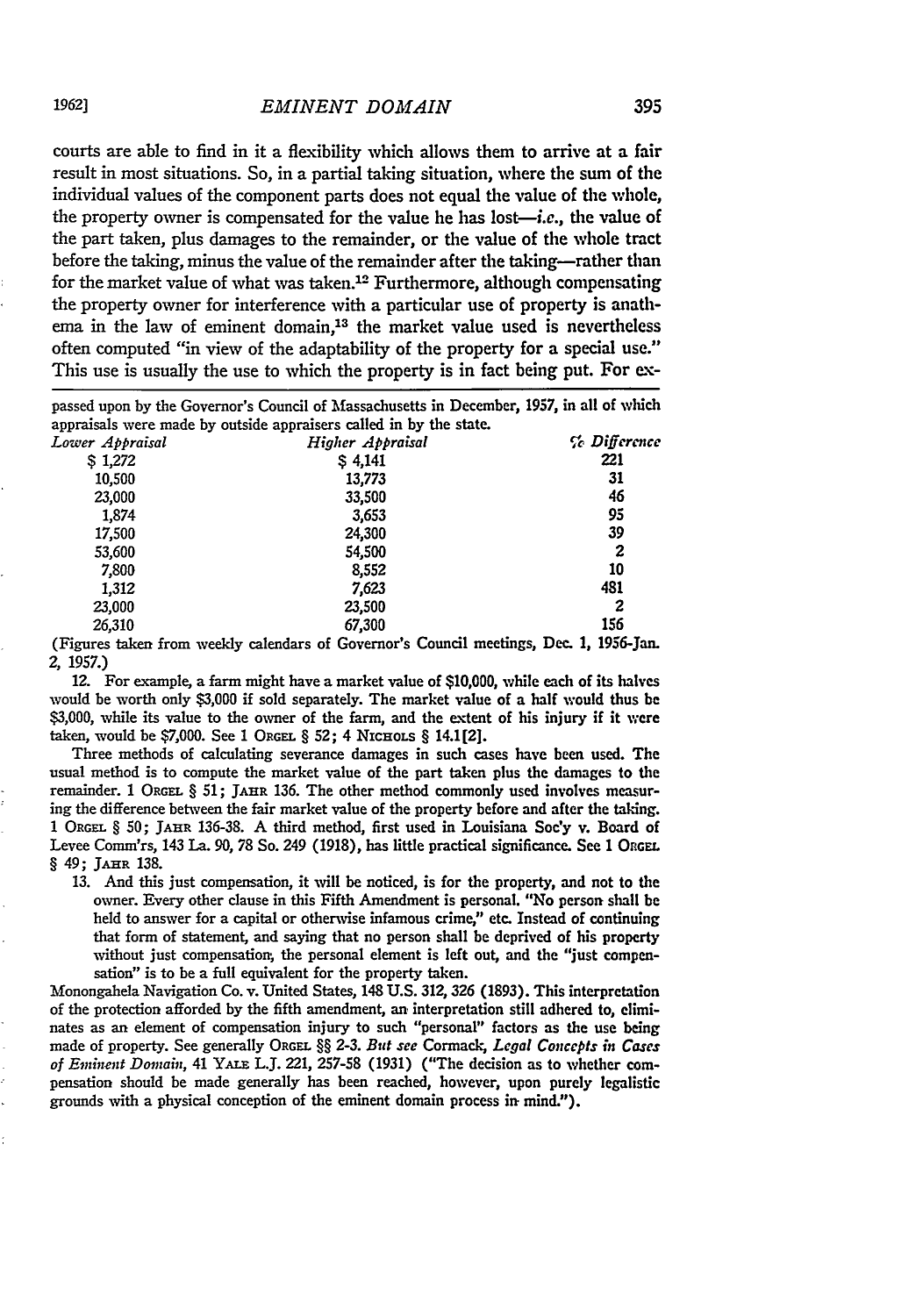ample, in *Housing Authority of Bridgeport v. Lustig,14* the court, although stating that the owner may not be compensated for injury to the property's use as a slaughterhouse, held that the fact the property was used to conduct a slaughterhouse justified an award of \$18,309. The value of the property, in the absence of the established business, was found to be \$8,309.<sup>15</sup> Finally, where there is no available market for the property taken, or where the market value standard would lead to a grossly inequitable result, courts abandon the market value standard altogether, claiming to compensate the owner for the "intrinsic value of the property,"<sup>16</sup> its value to the owner,<sup>17</sup> or the cost of preventing

15. The verbal efforts of the courts to maintain the classic dichotomy of eminent domain law between use and property, first set forth by Mr. Justice Brewer in Monongahela Navigation Co. v. United States, note 13 *supra,* reach a confusing extreme in cases similar to Lustig. Thus, in Mitchell v. United States, 267 U.S. 341 (1925), the Court stated:

The special value of the land due to its adaptability for use in a particular business is an element which the owner of land is entitled **...** to have considered in determining the amount paid as just compensation...

*Id.* at 344-45. But the Court also ruled that the destruction of the business that resulted from the taking was an unintended incident of the taking, and was not an element of compensation.

Similar, and no more meaningful, distinctions can be found in many cases in- which the use of the property is not particularly extraordinary. An example of such a case is Causby v. United States, 60 F. Supp. **751** (Ct. **Cl.** 1945), *ret'd on* other *grounds,* **328 U.S.** <sup>256</sup> (1946). Causby's property was used as a chicken farm, over which Air Force planes flew frequently at low altitude. The court held that there was a taking of property. On the measure of damages, the court said:

Plaintiffs are not entitled to recover for the damage to their business, but they are entitled to recover the special value of the land due to its adaptability for use for this business.

**60** F. Supp. at 758. It appears difficult to conceive of Causby's property having any unique value because of its ability to be used as a chicken farm. The **U.S.** Supreme Court reversed on other grounds, without discussing the issue of damages. United States **v.** Causby, 328 **U.S.** 256 (1946). See also Montana-Dakota Util. Co. v. Culver, 80 N.W.2d 541 **(N.D.** 1957), in which evidence of the contour plowing method used was allowed as evidentiary of the value of the property taken by condemning a power line easement through a farm.

**16.** Lower Colorado River Authority v. Hughes, 122 S.W.2d 222, 223 (Tex. Civ. App. 1938) **:**

Appellees alleged and tried their case on the theory that the property had no market value, but that it had an actual, reasonable or intrinsic value; and the rule is settled that when property taken. or destroyed has no market value, its actual, reasonable, or intrinsic value may be shown.

The idea that property has an intrinsic value seems to conflict with the concept of market value providing the best measure of the value of property. Intrinsic value is frequently equated with value to the owner.

17. See, e.g., Board of Park Comm'rs of City of Wichita v. Fitch, 184 Kans. 508, 337 P.2d 1034 (1959) (tract containing two lakes and a sandy beach) ; State v. Dunclick, Inc., 77 Idaho 45, **286** P2d 1112 (1955) (storage land of manufacturing plant; lower court opinion reversed on other grounds) ; Sanitary Dist. of Chicago v. Pittsburg, Ft. W., & **C.** Ry., **216** Ill. 575, 75 N.E. 248 (1905) (part of freight terminal) ; also see 4 *NICHOLS* § **12.32; 1 ORGEL** §§ 39-42.

<sup>14. 139</sup> Conn. *73,* **90** A.2d 169 (1952).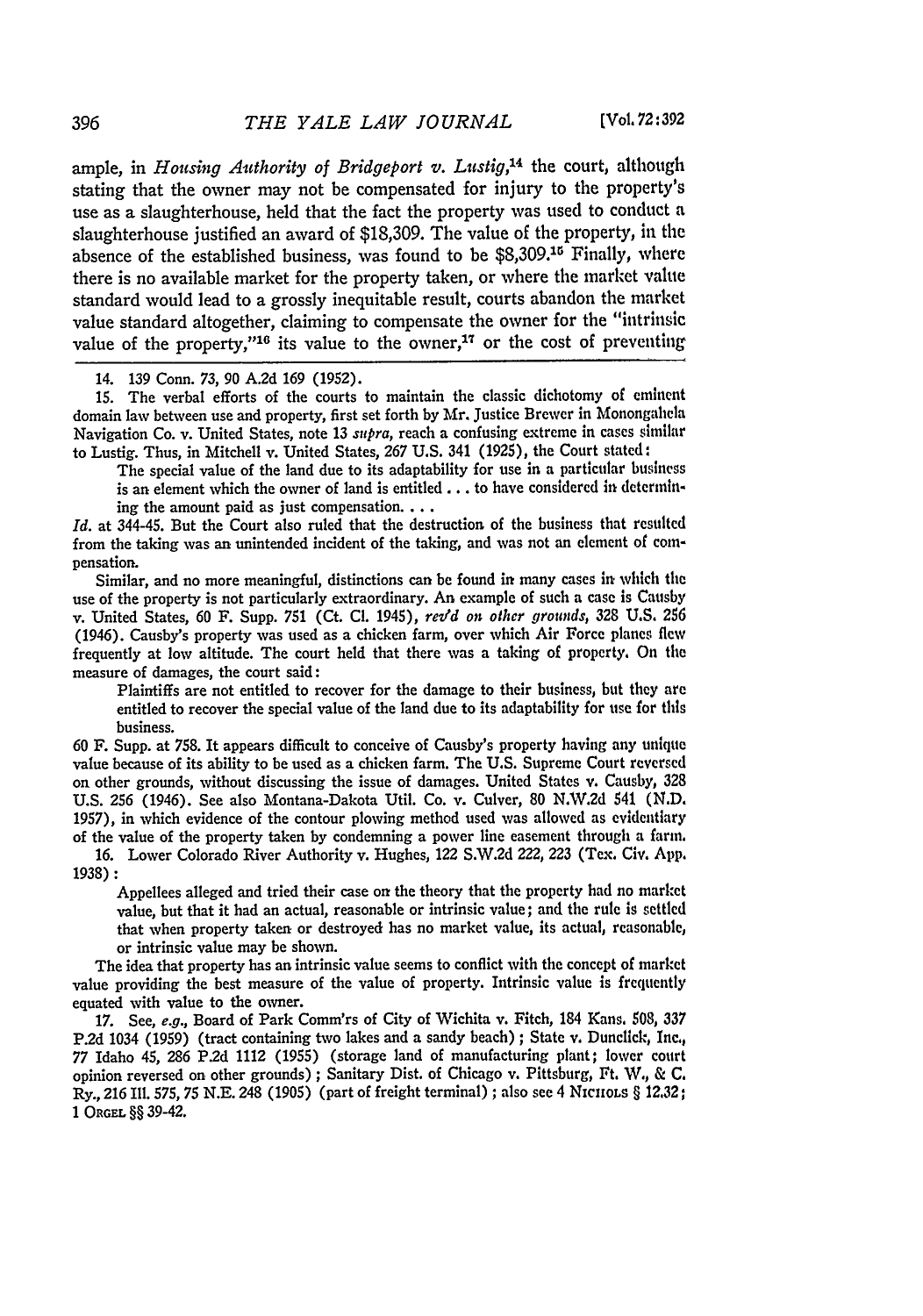damage to the owner.<sup>18</sup> Thus, where the property condemned was an expensive house in a run-down neighborhood, it was held that, in fixing compensation, "the intrinsic value, or its value to the owner must be taken into consideration; otherwise he might be deprived of his property without just and reasonable compensation."<sup>19</sup> In these situations cost of construction, loss of profits, and cost of repair are taken into account in determining the amount of the award.

*Evans v.* Wheeler **20** presents another situation where compensation in terms of market value presents difficulties. Jay Evans owned seventy acres of land on the outskirts of Nashville. On the western side of a bisecting road he



Legend:  $777 -$  Road - stream after<br>- Stream before

operated a farm; on the east, a riding academy. A stream, Cooper Creek, ran through the farm, curving across the road from west to east and then back

**19.** Housing Auth. of Shreveport v. Green, 200 Ia. 463, 474, 8 So.2d **295, 293** (1942). Also see Housing Auth. v. Savannah Iron & Wire Works, Inc., **91** Ga. App. **881,** 87 S.E.2d 671 (1955), in which the following charge to the jury was approved:

I further charge you, gentlemen, that the Constitutional provision as to just and adequate compensation does not necessarily restrict the lessee's recovery to market value. The lessee is entitled to just and adequate compensation for his property; that is, the value of the property to him, not its value to the Housing Authority. The measure of damages for property taken **by** the right of eminent domain, being **com**pensatory in its nature, is the loss sustained **by** the owner, taking into consideration all relevant factors.

š

*Id.* at **884-85,** 87 **S.E.2d** at **675** (italics omitted).

20. **348 S.W.2d 500** (Tenn. 1961).

**1962T**

<sup>18.</sup> The payment of the cost of replacing or repairing taken facilities, where such cost is less than the damage to the value of the land caused by the taking, has been adopted as a method of making just compensation. Actually, this cost is only the decrease in the market value of the property, in view of the owner's duty to curtail the damage from the taking. Little v. Burleigh County, 82 **N.V.2d** 603, 613 **(N.D. 1957)** (lower court opinion reversed on other grounds) ; Town of Oneida v. Hail, 105 S.W.2d 121 (Ct. App. Tenn. 1937) (cost of retaining wall, to prevent further erosion caused **by** the town's action) ; United States v. Martin, **267** F.2d 764, **771** (10th Cir. **1959)** (Government project stopped overflow of river, which was a source of natural irrigation. "An adequate irrigation system, or the cost thereof, judicially determined, may indeed equal just compensation for the impairment of the overflow rights.").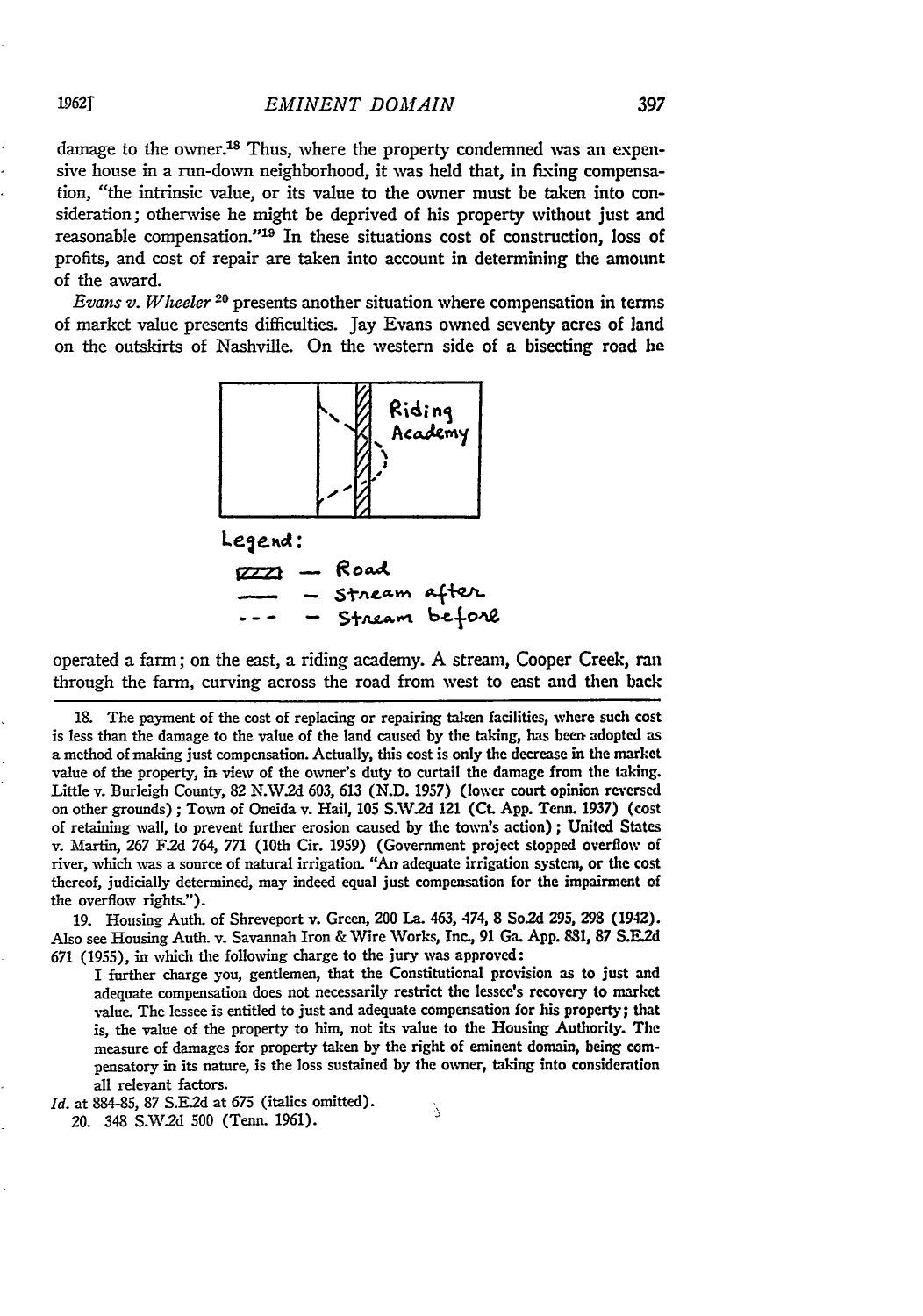across to the west side of the road. The land around Evans' farm was being developed as residential subdivisions, and the east half of Evans' land was suitable for subdivision development. The west half, however, was subject to flooding, and was suitable only for use as farm land. In the course of improving the road, the county relocated the creek entirely on its western side, eliminating the need for two bridges which would have cost **\$25,000.** Evans stied for \$20,000 in damages, the alleged decrease in the value of his property as a riding academy due to the lack of water.<sup>21</sup> The Chancellor determined that the diversion of the stream was a taking, and appointed a Master to assess the compensation due Evans.<sup>22</sup> The Master found that the "highest use value," or market value, of the land was for subdivision purposes. The relocation of the stream did not reduce this value. Therefore, the Master concluded, "the diversion of Cooper Creek **by** the county has not resulted in any damage to the complainant."<sup>23</sup> The Master also found that water could be pumped from the relocated creek to the east side of the road at a cost of **\$800-\$1,000.24**

The opinion of the Master was affirmed **by** the lower courts and **by** the Tennessee Supreme Court.25 This court, taking up the challenges to the Master's report separately, 26 agreed that the diversion of the stream **by** the county

21. This case is the culmination of a series of litigations in which Evans had been involved. The first suit concerned an alleged oral contract with his brother involving an adjacent piece of land, and an alleged inducing of **his** brother by a third party to breach that contract. Evans was denied recovery, due to the Tennessee rule that a third party can invoke the statute of frauds as a defense. Evans v. Mayberry, 198 Tenn. 187, 278 **S.W.2d 691,** *rehearing denied,* 279 **S.W.2d 705** (1955). In the instant case, Evans was apparently attempting to impede the development of subdivisions on the land surrounding **his** farm, including the land involved in the former suit. He built fences that blocked the road at both ends of his land. When these were torn down, he sued to enjoin the county from tearing them down again. He also revived his claim of inducing a breach of contract, attempted to enjoin the county, as a taxpayer, from constructing a road to subdivisions that were Just beginning construction, and claimed damages resulting from the relocation of his stream. Complaint of Appellant (on file at Yale Law Library). **All** of these claims for relief were denied. Chancellor's Decree and Opinion, of the Court of Appeals (on, **file** at Yale Law Library).

22. The full title of a master in Tennessee practice is Clerk and Master.

**23.** Clerk and Master's Report, **p. 3** (on file at Yale Law Library).

24. *Ibid.*

25. The opinions of the lower courts have not been published. The Supreme Court granted limited certiorari, and considered only the issue of compensation for the taking **of** the stream. Memo to Counsel Limiting Certiorari, March **10,** 1961 (on file at Yale Law Library). The opinion of the Supreme Court was written by Judge Tomlinson, who also wrote the opinion in Evans v. Mayberry, 198 Tenn. 187, 278 S.W.2d 691, *rehearing denied,* 279 S.W.2d 705 (1955).

26. There is no indication in the opinion that the court either viewed the situation presented as a whole or analyzed the probable effect of its decision. Apparently, the court assumed it was applying standard doctrines to the case, bringing the situation created by the action of the county to its logical conclusion.

This is, perhaps, excusable in view of the failure by counsel to fully present the problem in their briefs--appellant proceeds primarily on a trespass theory; appellee argues that the findings of the Master, Chancellor, and Court of Appeals should be binding. (Briefs on file at Yale Law Library.)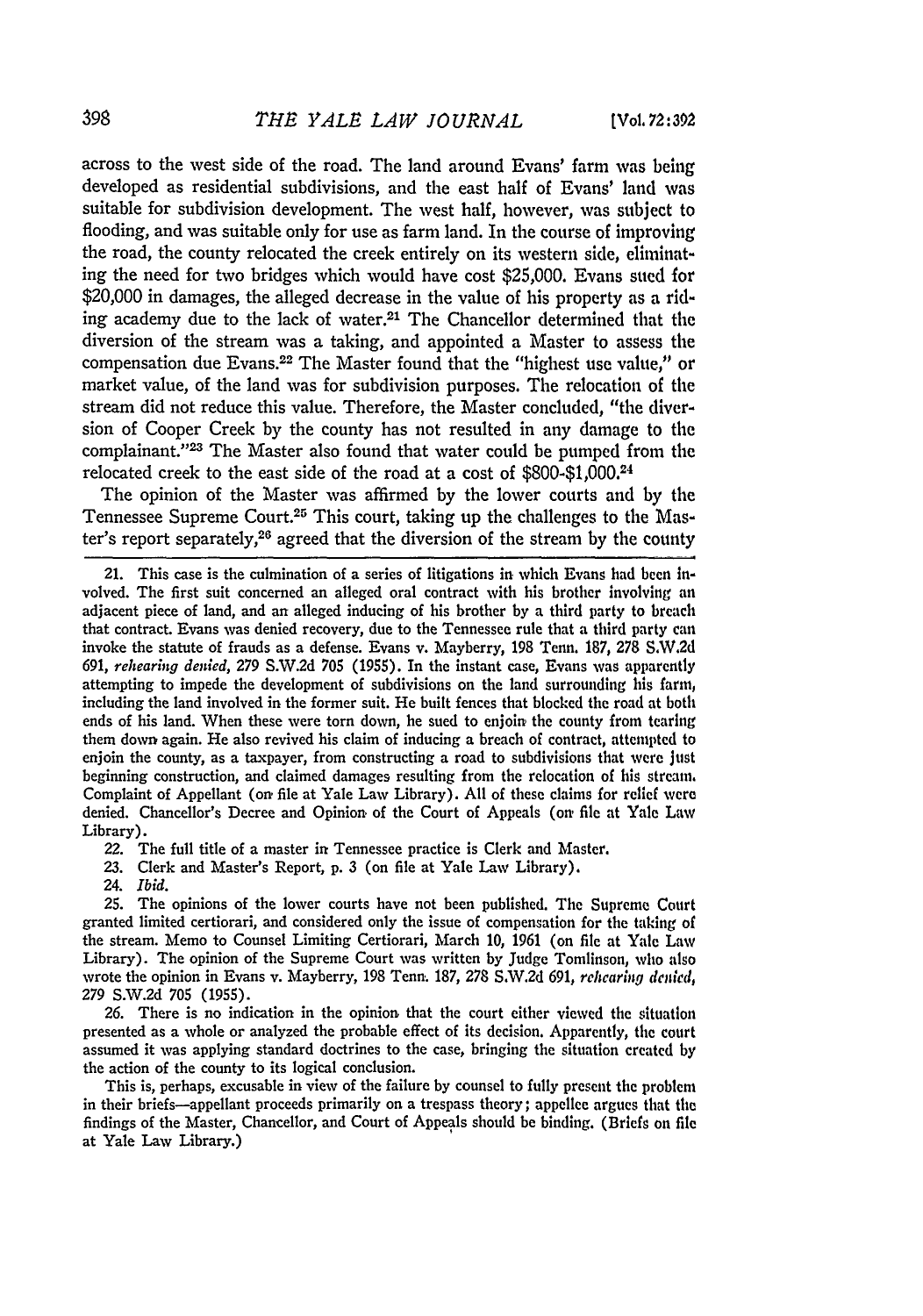was a taking of Evans' property. On the subject of compensation, the Court stated that market value is the standard by which damages are assessed, unless the use is one peculiar to the owner, and rejected Evans' contention that his riding academy is such a use. $27$  Then, using the objective standard of market value, the Court found that Evans had suffered no damage from the taking.<sup>28</sup> Finally, the Court rejected the solution of paying Evans \$800-\$1,000, the cost of replacing the diverted water, on the ground that to allow this cost as the measure of damages in this case would be to establish a dangerous precedent.<sup>29</sup>

The necessary effect of denying any compensation to Evans for the taking of his stream is to make it more difficult for him to continue his use of the land as a riding academy.<sup>30</sup> Evans must either bear the cost of installing a pump in order to continue his prior use, find another use, or sell his land for residen-

**28.** The court stated, correctly, that the usual measure of damages in cases of taking of riparian rights is the difference in value of the riparian lands before and after the taking, and found that by this measure Evans has not been damaged. 348 **S.W.2d** at **506.** This measure of compensation has been adopted because of the extreme difficulty of evaluating a stream of water, *per se.* It is used as the standard most likely to compensate the owner for the damage done to him by the taking. An example of a case where it serves this purpose is Albaugh v. Mount Shasta Power Corp., **9** Cal. **2d 751, 73 P.2d 217 (1937).** The Tennessee court did not, however, examine the reason for the rule, but seemed merely to apply it as an ironclad standard. Such application is incorrect, for the rule is not an absolute test. Compensation has been based on the intrinsic value of the water, *i.e.,* its value as water. Whitmore v. Utah Fuel Co., 42 Utah 470, 482, **131** Pac. 907, **912 (1913)** (Compensation set **by** the value of the water to the owner, in, view of all the purposes for which he is using it. And note Straup, **J.,** concurring: "So in estimating the value of the water I think the plaintiff should be permitted to show, not only the uses which he had made of the water, but also the uses which naturally and ordinarily could have **been** made of it."). Water has also been evaluated for its utility as a flowing stream. King v. Board of Council of City of Danville, **107** S.W. 1189 (Ct. **App. Ky. 1908)** (Plaintiff entitled to damages for diversion of stream, which prevented him from operating his mill, though there was no market for the products of the mill.). Finally, damages in a riparian taking case have been based on the cost **of** replacing the water. See United States v. Martin, **267** F.2d 764 (10th Cir. **1959)** (discussed in note 18 *supra).*

**29.** 348 **S.W.2d** at **506-07.** As the cost of replacing the water on Evans' land is considerably less than the alleged loss in the value of the land as a riding academy after the taking, this cost of replacement would be the correct measure of damages in this case. See note **18** *supra.* The court based its rejection of this measure of damages on the rationale that to allow the cost of replacing water to be the general rule would lead to ridiculous results in many cases, as where the water level of a river is lowered.

**30.** Whereas Evans formerly could turn his horses loose and allow them to water themselves, it is now necessary either to bridle each horse and lead him across the road to be watered or to build a pump for conducting water to the east side of the road.

<sup>27.</sup> The court rejected Evans' argument **by** stating that "any other owner, as well as Evans, could operate a riding academy on the 43 acres. So its use is not one peculiar to Evans." **348 S.W.2d** at **505.** Though Evans' use might not be one that is peculiar to the owner, the Court's reliance on this rationale robs this exception to the generally used standard of market value of all meaning, for even a church or a railroad station could **be** operated on the same property **by** a different person. A case falling within the peculiar use exception is Southern Ry. v. City of Memphis, **126** Tenn. **267,** 148 **S.W. 662 (1912)** (part of railroad yard taken).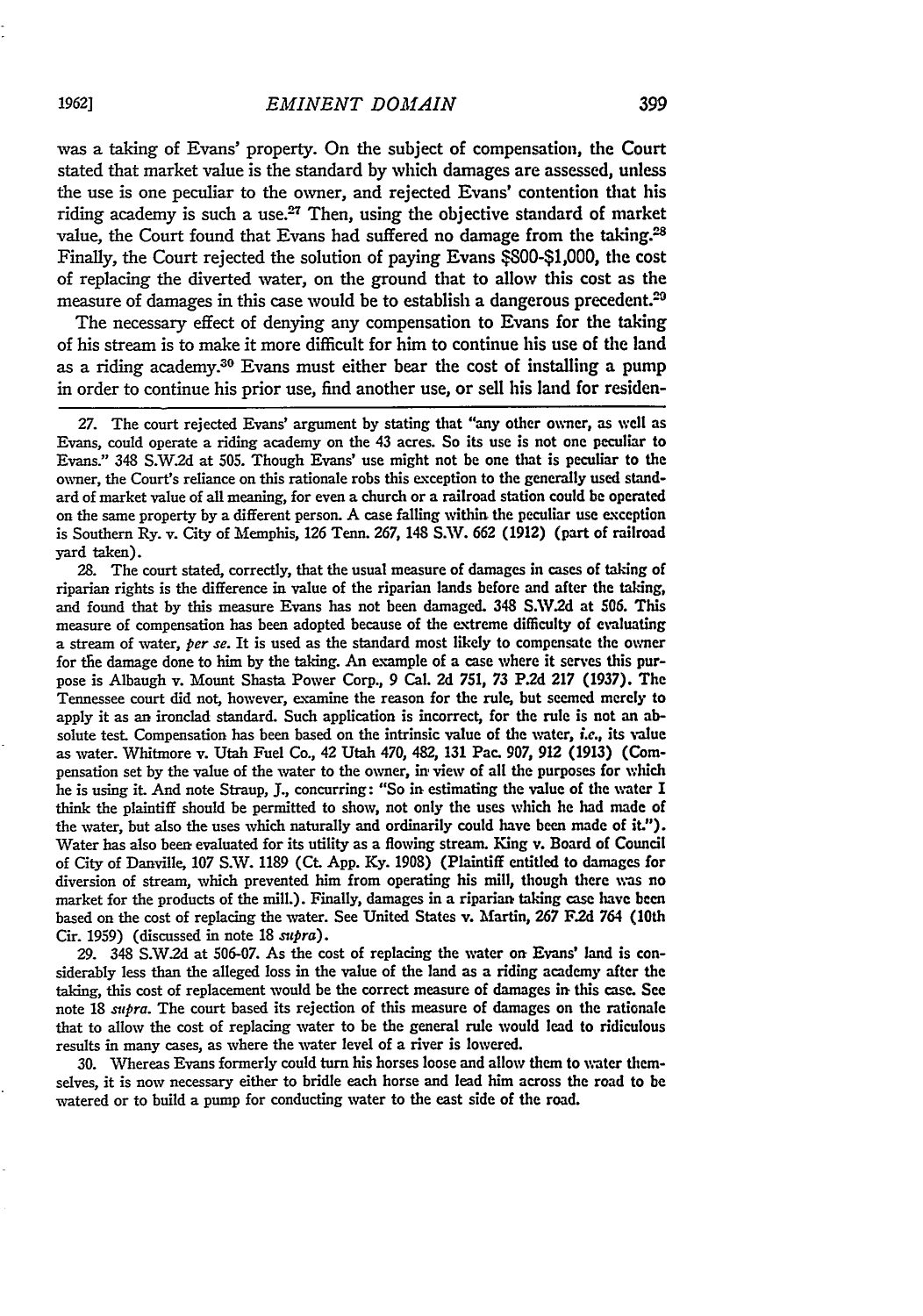tial development, its highest economic use. If a "zoning out" of Evans' equine establishment was one of the objectives of the county in relocating the stream, to allow the community to accomplish this objective through a partial taking seems highly questionable.<sup>31</sup> True, the community could have passed a zoning ordinance requiring that the land be used for residential purposes; but constitutional standards of due process require that zoning ordinances making **an** existing use nonconforming must provide a reasonable time, usually a period of years, between passage of the ordinance and the required termination date **;o"** failure to allow such a period is a denial of due process—a taking of property without just compensation.<sup>33</sup> The rationale is that the allowance of a reasonable time and the creation of a virtual monopoly during this period **will** permit amortization of the loss resulting from the termination.<sup>34</sup> The change from stable to residence could also have been achieved through a taking **of** the entire tract of land, followed **by** a sale of the land for residential development. In the absence of other circumstances, however, a taking for the purpose of inducing highest economic use might not have fulfilled the public purpose requirement of eminent domain.<sup>35</sup> Thus allowing the partial taking of the property in this

**31.** The "zoning out" would occur if, as a result of increased costs, Evans sold his land for residential development.

**32.** See, e.g., Baltimore, **Md.,** Ordinance **711, 13(d)** (May **21, 1953) (5** years); City of Buffalo, N.Y., Ordinances, ch. LXX § **18 (1953) (3** years),

**33.** See Adams v. Kalamazoo Ice **&** Fuel Co., 245 Mich. **261,** 264, 222 N.W. **86,** 87 (1928) ("The legitimate purpose of a zoning ordinance **...** is to preserve and not to disrupt existing conditions.") **;** Jones v. City of Los Angeles, 211 Cal. 304, **295** Pac. 14 **(1931)** (Ordinance requiring termination of the use of property as a hospital for the mentally **1II** *held* unconstitutional.) **;** *cf.* City of Plainfield v. Borough of Middlesex, 69 **N.J.** Super. 136, **173 A.2d 785 (1961);** Town of Somers v. Comarco, **308** N.Y. **537, 127 N.E.2d 327 (1955)** (Ordinance preventing sand and gravel pit operators to get a permit before continuing their non-conforming use *held* "to deprive the defendants of a 'vested' right **. . .").** It Is interesting to note that in these cases the only property being taken is a use of the land.

34. See Harbison v. City of Buffalo, 4 **N.Y.2d 553, 152 N.E.2d** 42 **(1958)** (note dissenting opinion of Van Voorhis, **J.,** discussing rationale of "amortization"). The rationale of "amortization" had early expression in Note, 9 **U. Ci.** L. **REv. 477** (1942).

**35.** Schneider v. District of Columbia, **117** F. Supp. **705 (D.D.C. 1953),** interpreting the District'of Columbia Redevelopment Act of 1945, **held** that land could **be** taken and resold to a private person only where the taking is necessary to eliminate or prevent a **slui.** This holding was modified in Berman v. Parker, 348 **U.S. 26** (1954). The Court held that making an area aesthetically consistent **was** a valid purpose of eminent domain condemination, and that a private party could be designated **by** Congress as the agency of redevelopment. The scope of this holding is limited, however, in that the general area involved **had** been determined to be "blighted."

In the instant case, it is a close question as to whether Evans' land could be condemned and resold for residential development. Even if it did fulfill the requirement of public purpose, the county would have to make a major, though temporary, outlay of capital to accomplish such a goal, and it has not indicated a willingness to do **so,**

An interesting contrast to this is provided by the planning acts of some metropolitan areas in England, which make provision for the development agency to buy up land near an improvement and then to sell it for development, thus realizing for itself the increase in value caused **by** the improvement. **LAWRENCE** & CHAvASsEE, COMPULSORY **PURCHASE AND** COMPENSATION **185-86** (1958).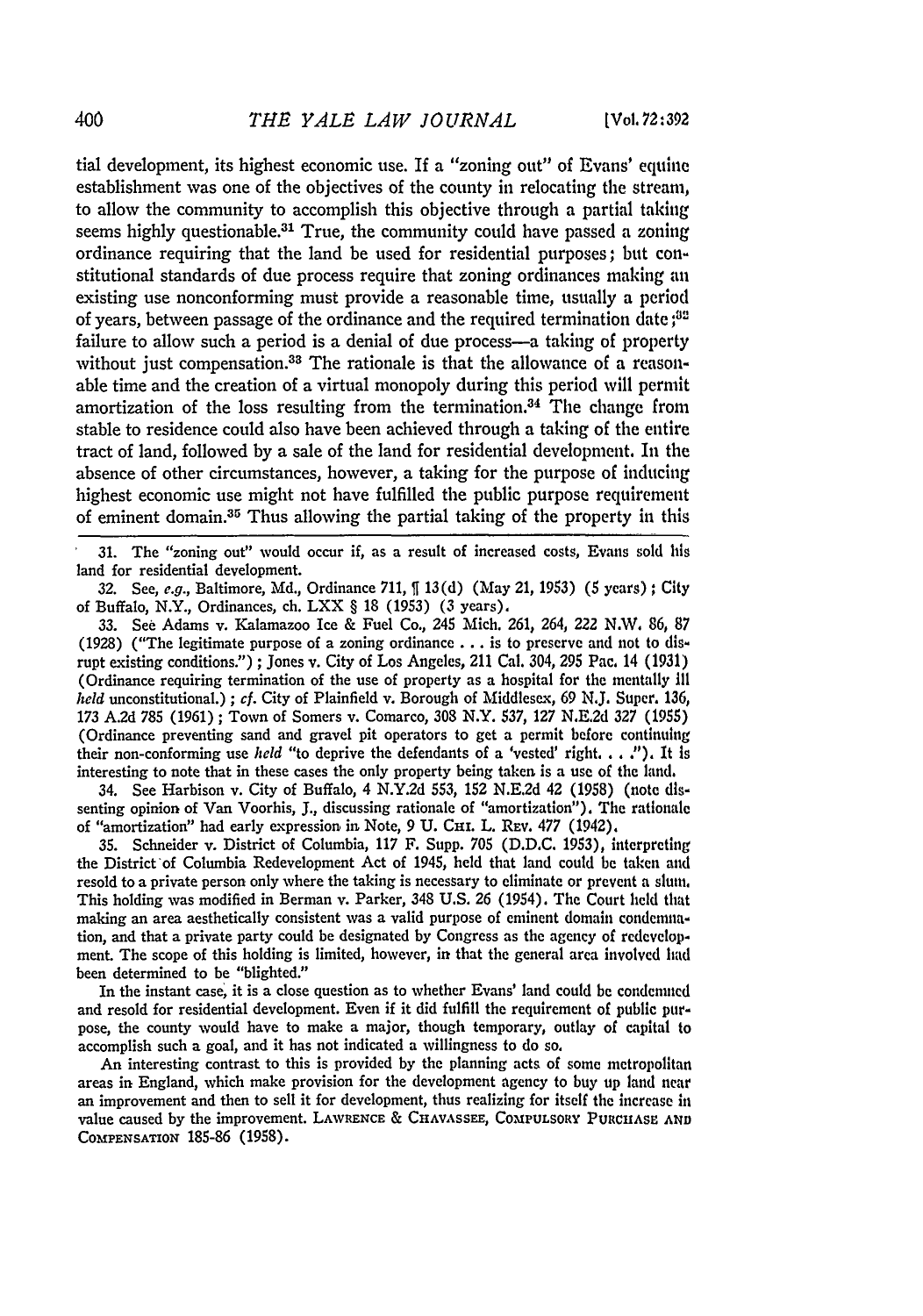case to have the effect of discouraging its present use is to permit the county to achieve an objective, indeed if it has such an objective.<sup>30</sup> without an amortization period, as would be required in the case of an exercise of the zoning power, or without affording the landowner an opportunity to challenge the premise that the overriding public interest warrants this encroachment, as would be necessary in the case of a total taking.

The court in *Evans,* however, may have been influenced **by** doctrines embedded in eminent domain law, which seemingly preclude recovery in the *Evans* situation. The fifth amendment's guarantee, "nor shall private property be taken for public use, without just compensation," has been construed to afford protection only to a right *in ren,* not *in personam,* and therefore the damage resulting from the taking is to be measured in terms of injury to property, rather than to the property owner. The actual use being made of property is considered to be a personal right and thus not subject to the requirement of compensation. $37$ But many cases hold, especially where another measure of damages would be inadequate, that the value the owner is entitled to recover is to be determined in view of the particular use to which the land is in fact put. $38$  The due process requirement of reasonable time before elimination of a nonconforming use in zoning law further indicates that enjoyment of actual use is a property right worthy of judicial protection.<sup>39</sup> Moreover, present use, not potential or pos-

36. The clear purpose of the county in this case was to improve the road at the lowest cost. Viewed in this light, any effect of the taking on land use would seem to be incidental. The very building of a road that was not required by the previous land use in the area may indicate approval of the new land use, but there are also indications that the county may have approved of Evans' riding academy. The zoning of and the tax assessment on Evans' land were both conducive to his present use. While it is true that such policies are generally formulated for a whole community, rather than in relation to one land-owner, they can be used as instruments of land planning to indicate disapproval of a relatively specific use of land. See generally Comment, *Municipal Real Estate Taxation as an Instrument For Community Planning, 57 YALE L.J. 219 (1947).*<br>The seemingly incidental effects may in fact be related to community concern with land

use. Presumably, a minimum community goal is to have property put to a use for which it is at least moderately suited. Beyond this, if the community is not indifferent, it may have various positive objectives. It may want to have all land put to its highest use, as determined by the market place. The widespread use of zoning, which frequently causes land to be used at less than its highest use, have other values, as well as those of the market place, influence land use. The authorities may also have an interest in retaining open space-either for its present qualities or to anticipate future needs.

*37.* See note **13** *supra* and accompanying text.

**38.** See notes 14-15 *supra* and accompanying text.

39. See notes 31-34 *supra* and accompanying text. *Cf.* Father Basil's Lodge v. City of Chicago, 393 Ill. 246, **65 N.E2d 805** (1946).

"Property" has been defined to include every interest anyone may have in any and every thing that is the subject of ownership by man, together with the right to freely possess, use, enjoy or dispose of the same; and this right of user, which is part of the property right guaranteed **by** the constitutions cannot be wholly taken away or limited by the State except in so far as it may become necessary for the individual rights to yield to the higher and greater law of the best interests of the people.

**393** Ill. at **256, 65 N.E2d** at **812.**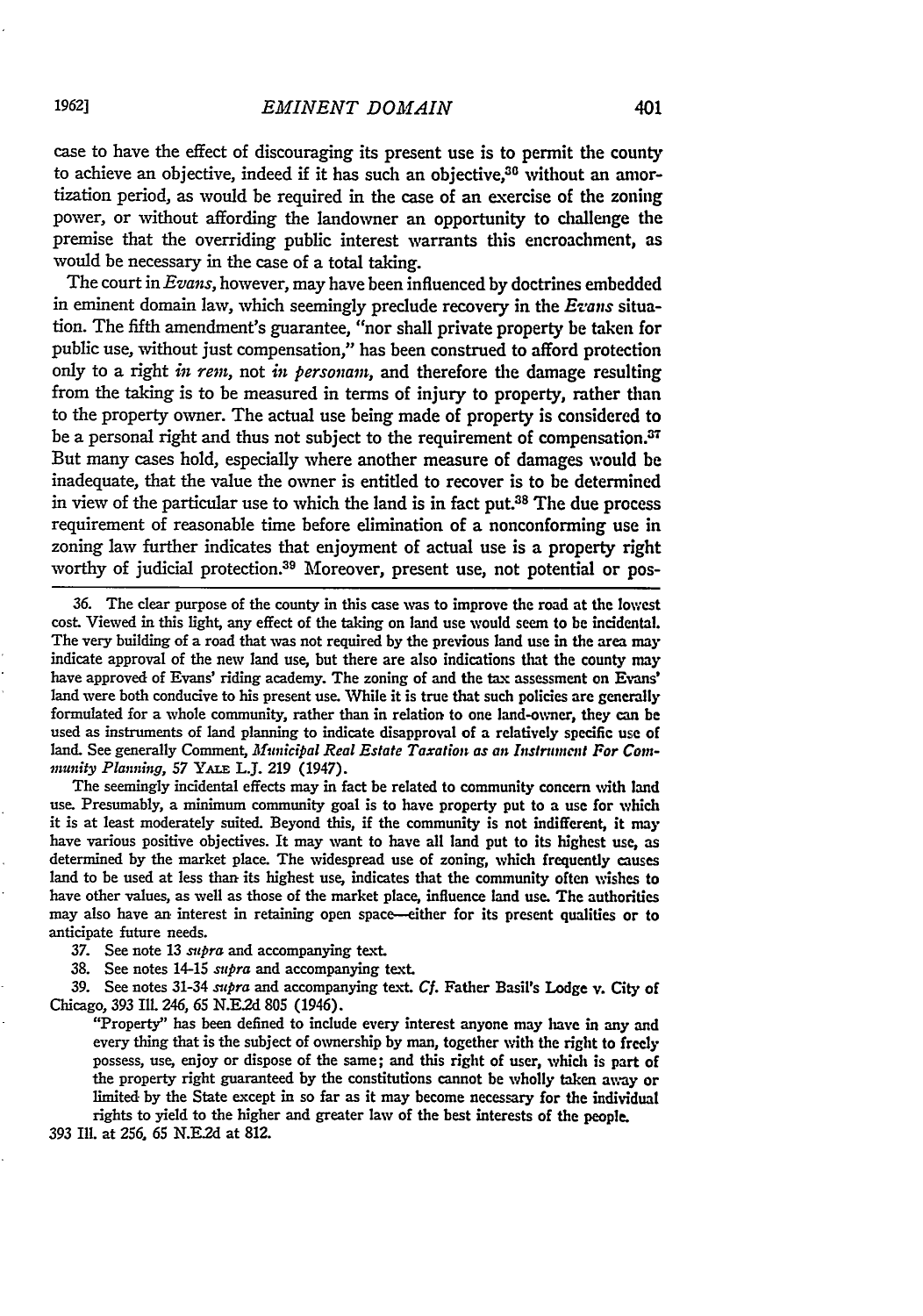sible uses, is often considered in determining whether a particular interference is to be classified as a taking.40 These cases may be viewed as a tacit admission that the value of property and the value owing to a particular use cannot be separated, and thus that damage to property and damage to use are in this sense identical. This is not to say that the distinction between a loss due to an interference with use and injury resulting from a taking of property is no longer operative in the law of eminent domain, but that injury to use is in some situations compensated, however obliquely.

Since the bar to compensation presented **by** traditional doctrines of eminent domain law has often proved to be illusory, and since a partial taking of property presents considerations not involved in a total taking situation, it would seem that courts should award damages to actual use for a partial taking of property utilized at less than its maximum economic use.41 Ideally, the purpose

40. See United States v. Causby, **328 U.S. 256** (1946) in which the taking of an air space easement over Causby's land is discussed primarily in terms of his use of the land as a chicken farm; *cf.* Erie County v. Fridenberg, 221 N.Y. 389, 117 **N.E.** 611 (1917) (well on plaintiff's land, dried up **by** blasting on other taken property, was also "taker").

Other essentially tortious acts of government have also been classified as takings, See Steinle v. City of Cincinnati, 142 Ohio St. *550,* **53** N.E.2d **800** (1944) (escape of sewage was a taking of property, recovery denied on other grounds) ; City of Mansfield v, Balliett, **65** Ohio **St.** 451, **63** N.E. **86** (1902) (pollution of stream was a taking).This type of deviation from the strict doctrines of property and taking might be explained as merely an abandonment in substance of the doctrine of sovereign immunity, a doctrine that has been viewed with increasing disfavor. See Muskopf v. Corning Hospital Dist., 55 Cal. 2d 211, 11 Cal. Rpts. **89,** 359 P.2d 457 (1961); Molitor v. Kaneland Community Unit Dist. No. 302, **18 Ill.** 2d 11, **163** N.E.2d 89 (1959); Leflar & Kantrowitz, *Tort Liability of the States,* 29 **N.Y.U.L.** REv. 1363 (1954). Such a view may also indicate an increased willingness to saddle the state, rather than any one individual, with various costs of state activities.

41. A situation similar to *Evans* would exist where a partial taking results in severance damages to the present use of the property, but not to the highest use.

Town of Slaughter v. Appleby, 235 La. 324, 103 So. 2d 461 (1958), illustrates such a situation. A strip of land through Slaughter's farm was taken for a road, impeding access from one part of the farm to another. The farm division, and the taking caused no severance damages to this use. The court allowed an award based on the market value of what was taken, but refused to allow any award for severance damages.

True, defendants' witnesses were of the belief that severance damages might result, they stating that the dividing of the tract might adversely affect defendants' livestock and farming operations.... But obviously if a fixing of the value of the land taken is to be predicated on its potential residential use (as defendants contend for here) the determination of severance damages must be based on the same usage.

*Id.* at 330-31, 103 So. 2d at 464.

The resulting situation is one in which, if Slaughter wishes to continue his present use of the land, he will have to bear the burden of severance damages himself.

Another similar situation could arise as follows: **A** owns 100 acres of land which he operates as a farm. His land is located ten miles from Downtown, and is connected with Downtown by a rough paved road. His land is farm or marginal subdivision land, and has a market value of \$500 an acre. The state builds a superhighway from Downtown through A's farm, taking twenty acres of his land. As a result of the new road, and the consequent improved access to Downtown, his land is now prime subdivision land and has a market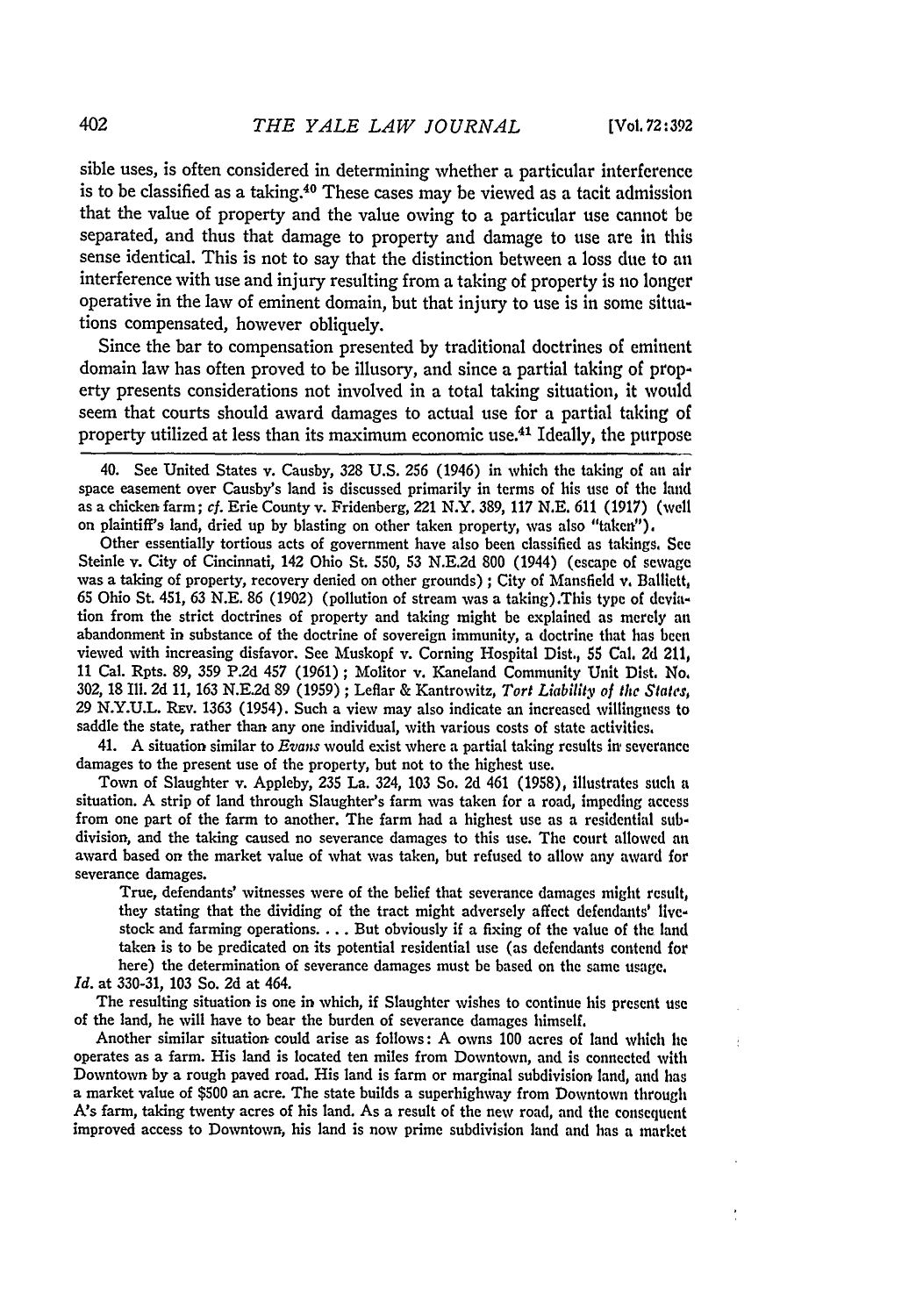## *EMINENT DOMAIN*

of compensation for any taking is to minimize the effect of the taking on the property owner.<sup>42</sup> Where land used for any particular purpose is taken in its entirety, market value is usually adequate to minimize the effect of the taking, since, theoretically at least, the award enables the owner to purchase other land and thus to resume his prior use elsewhere. Moreover, an award based upon market value does not penalize him for using his property at less than its maximum economic use. However, where only a part of the property is taken and the damage to use is greater than the decrease in market value,<sup>43</sup> application of the market value standard renders continuance of its present use more burdensome. Thus, it not only penalizes the owner for not using his land at its highest use but also fails to minimize the effect of the taking. Where only a part of the property is taken a remedy directed at actual maintenance of the owner's chosen use, not merely a monetary equivalent, is possible and frequently feasible. By awarding compensation based upon the amount necessary to enable the owner to continue his prior use, the effect of the taking may be abated. **Al**though compensating the owner in this manner may result in a greater cost to the state than that required by the market value standard, preservation and encouragement of individual volition in the use of property-a right well protected in other areas of the law <sup>44</sup>---would seem to justify this additional cost. Increasing limits placed upon private volition do not gainsay the importance of this value, but merely reflect the increasing needs of the community. **Al**though other community goals compete with the right of an individual freely to use his property, the goal of having land put to its highest economic use would not seem to be one of these.45 Indeed many of the recognized uses of zoning

value of **\$600** an acre. In a state where the increase in the value of the remainder may **be** set off against the award, **A** would receive \$2,000. However, based upon its value as farm land, which is established **by** the producing capacity of the land, A would **feel** that he has lost \$10,000 worth of land. The only way that A can become whole is to sell his land for subdivision purposes. That such a case could occur can be seen from the following statemeat:

The final inquiry as to the compensation to be awarded, if any, is the difference between the value of the entire tract immediately before the taking and the value of the part of the tract remaining after the taking, giving effect to any enhancement in value of the part remaining resulting from construction of the road. If the part remaining is worth as much as or more after completion of the project than the entire tract was worth immediately before the taking, the landowner has sustained no damage and is not entitled to any compensation.

Morgan County v. Hill, **257** Ala. **658, 660, 60** So. **2d 838,** 840 **(1952) ;** *accord,* Robinson v. State Highway Comm'n, 249 **N.C.** 120, **105 S.E2d 287 (1958).**

42. See notes **6-7** supra and accompanying text.

43. In some situations the decrease in the market value of the remainders will **be** greater than the damage to the less-than-highest use of the property. See, **e.g.,** Herndon v. Pulaski County, **196** Ark. **284, 117 S.W.2d 1051 (1938).** In. such cases, the decrease in market value will, naturally, constitute the award.

44. See note 2 *supra* and accompanying text.

45. The market value standard itself generally operates to protect a less-than-highest use. See note 10 *supra* and accompanying text.

*1962]*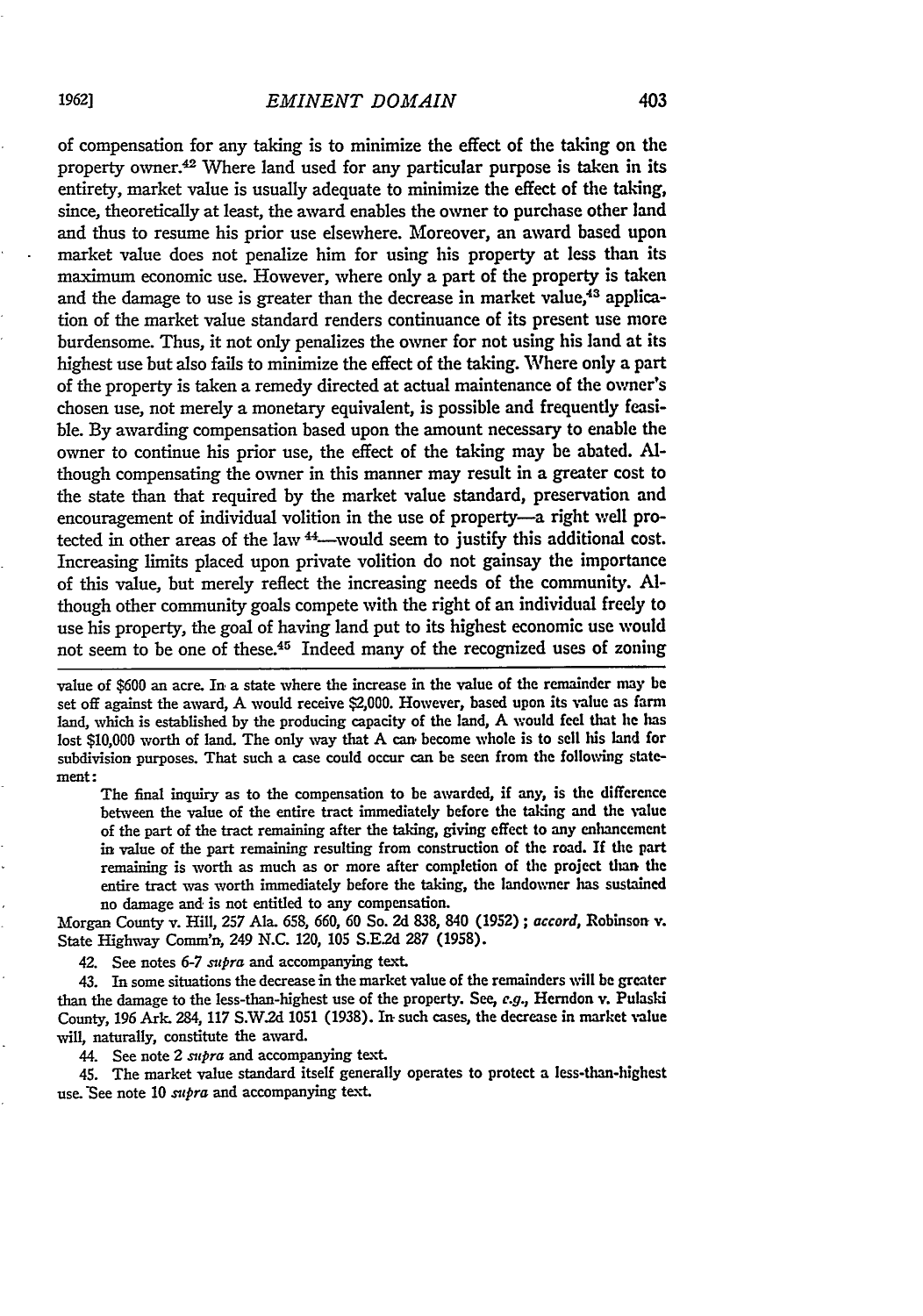and eminent domain are designed to prevent land from being used in accordance with the dictates of the market place.<sup>46</sup>

Although courts are understandably reluctant to depart from a standardized and manageable method of damages, such as market value, the cost of restoring the property owner to his former position generally may be easily ascertained. As applied to the situation in the *Evans* case, the cost of installing a pump to furnish water to his horses, \$800-\$1,000, would be the amount needed to enable him to continue his prior use without suffering any loss from the county's action. 47 However, in awarding such costs, there is the possibility of the property owner obtaining a profit as a result of the taking. For instance, if Evans, after receiving the award, was to sell his land at a price determined by its potential use as subdivision land, the amount he receives as compensation for injury to his prior use would result in a "windfall."<sup>48</sup> But this problem can easily be avoided by conditioning payment of the award on the property owner's use of the money to restore or maintain the present use of his property.<sup>49</sup> Arguably, where the repair cost is considerable, it would be economically wasteful to restore the owner to his former use. A court could therefore conclude that such compensation is not constitutionally required. But where it is impractical to continue the former use, or unreasonable for the property owner

46. See, *e.g.,* Village of Euclid v. Ambler Realty Co., 272 U.S. 365 (1920) (property valuable for industrial potential zoned residential) ; Lionshead Lake, Inc. v. Wayne Township, 10 N.J. *165,* 89 A.2d 693 (1952) (minimum size of dwellings); *cf.* State v. Wieland, **269** Wis. **262, 69** N.W.2d 217 (1955) (ordinance requiring approval of architecture of **all** new buildings).

47. Analogous situations are described in note 41 *supra.* In a case involving a severance, either the cost of repairs (probably the cost of building an underpass) or the money value of the inconvenience caused would determine the award. In a case involving set-off benefits that only accrue to the highest use, the award might be based on the earning power of the taken land.

Estimates of such damages occur frequently in partial taking cases arising in rural settings. See, *e.g.,* Hibbets v. Johnson, 342 S.W2d 642 (Tex. Civ. **App.),** *rcv'd on* othcr *grounds,* **350** S.W.2d **330** (Tex. 1961) ; Farr v. State Highway **B3d.,** 122 Vt. 156, 166 **A.2d** 187 (1960) ; Skinner v. Polk County, **250** Iowa 1264, 98 N.W.2d 749 (1959) **;** State Roads Comm'n v. Berry, **208 Md.** 461, 118 **A.2d** 649 (1955) ; also, see Note, *Entent Domain: Compensation for Partial Taking of Farm Land in Constructing Limited-Access Highways,* 42 **MINN.** L. **REv.** 106 (1957).

48. Evans had already sold some of his land at the time of the appeal, and the court had knowledge of this fact. "A few lots thereon have already been sold." 348 S.W.2d at 502, Thus, the possibility of a windfall may have been an unmentioned factor in the court's decision.

49. In *Evans,* the court could have decreed a payment of \$800-\$1000 conditioned **oil** Evans having installed a pump. In situations where the detriment to present use is in terms of inconvenience or lost earnings, rather than repairs, compensation might be made by annual payments. If the property owner terminated his less-than-highest use, the payments would cease. Such a method of compensation finds an analogy in Equitable Life Assurance Soc. v. Branham, 250 Ky. 472, 63 S.W.2d 498 (1933), in which an award for personal injuries was ordered paid in monthly installments, with payments to be terminated if the injured party recovered within the three-year payment period, as well as in awards of alimony and in workmen's compensation.